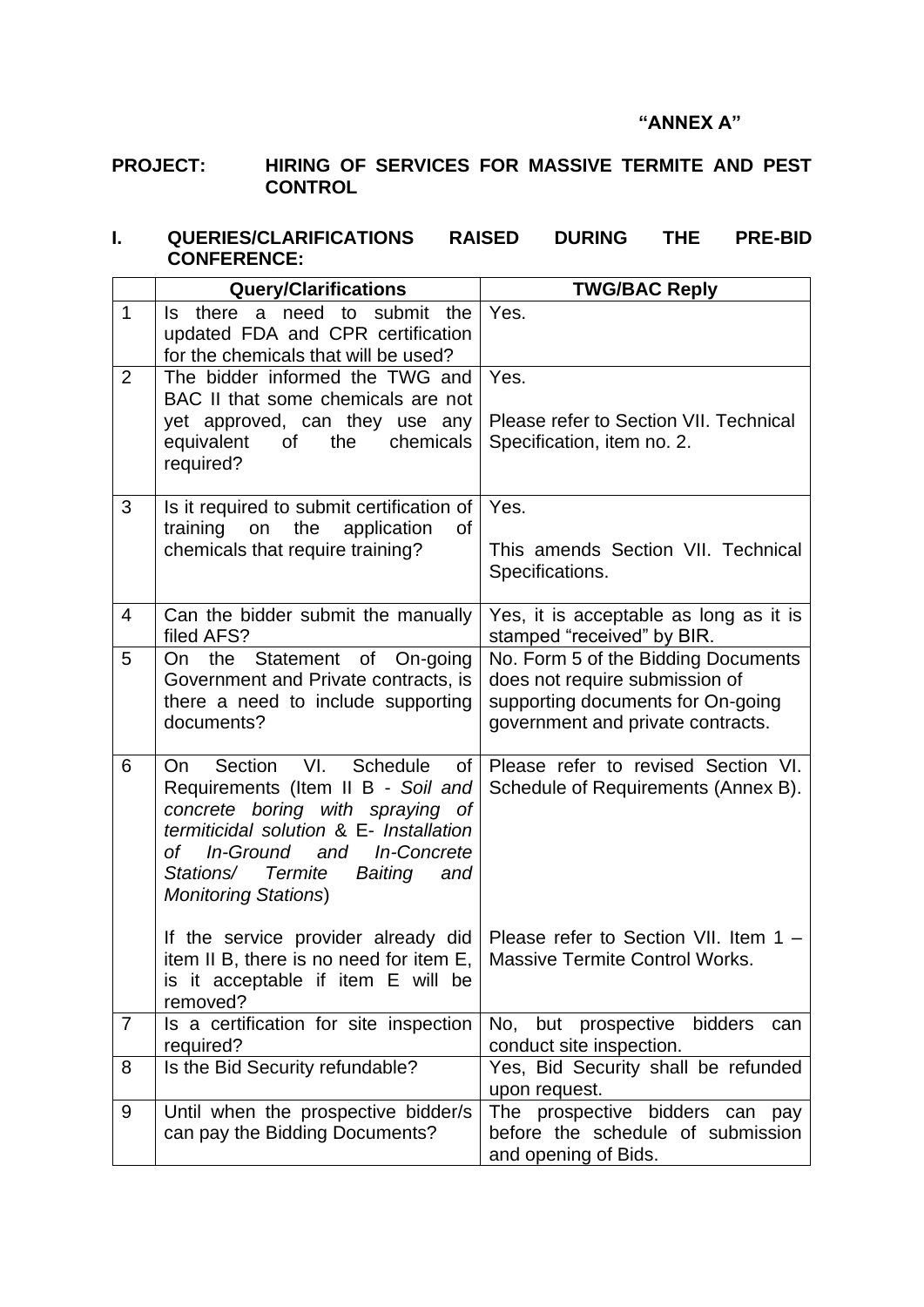## **II. REPLY TO WRITTEN QUERIES:**

|                | <b>Query/Clarifications</b>                                                                                                                                                                                                                                         | <b>TWG/BAC Reply</b>                                                                      |
|----------------|---------------------------------------------------------------------------------------------------------------------------------------------------------------------------------------------------------------------------------------------------------------------|-------------------------------------------------------------------------------------------|
|                |                                                                                                                                                                                                                                                                     |                                                                                           |
| $\mathbf{1}$   | Page 14 of the ITB 20.2/ Page 17 of the<br>BDS 20.2 (#5 AND #6)                                                                                                                                                                                                     | Please refer to item I.4 above.                                                           |
|                | "Tax returns must be filed through the<br>Electronic Filing and Payments System"                                                                                                                                                                                    |                                                                                           |
|                | We are an EFPS filer, we have all our<br>Tax returns filed thru EFPS except the<br>Annual Income Tax Returns. The reason<br>for this is that the BIR had not issue a<br>form for Sole Proprietor a few years now<br>and only corporations have ITR forms<br>online. |                                                                                           |
|                | Due to this, may you allow<br>our<br>submission of our manually filed Income<br>Tax<br>Return?                                                                                                                                                                      |                                                                                           |
| $\overline{2}$ | Page 29 of Technical Specifications                                                                                                                                                                                                                                 |                                                                                           |
|                | "Statements of "comply" or "not comply"<br>must be supported by evidence in a<br>bidder's bid and cross-reference to that<br>evidence."                                                                                                                             |                                                                                           |
|                | comply with the<br>Should we just<br>Technical Specification or attached<br>documents per statement?                                                                                                                                                                | Bidder must indicate "comply" and<br>attached supporting documents<br>for its compliance. |
| 3              | Page 31 (#2) of Technical Specification                                                                                                                                                                                                                             |                                                                                           |
|                | "The provider must use the following<br>Pytheroid (Permethrin,<br>Chemicals:<br>Cypermethrin for Chemical Rotation<br>Program), Racumin, Fipronil, or any<br>approved equivalent.                                                                                   |                                                                                           |
|                | Do we need to submit in our technical<br>folder updated FDA - CPR's of the<br>Chemicals to be used or Expired FDA -<br>CPR with updated renewal official<br>receipts?                                                                                               | Please refer to item I.1 above.                                                           |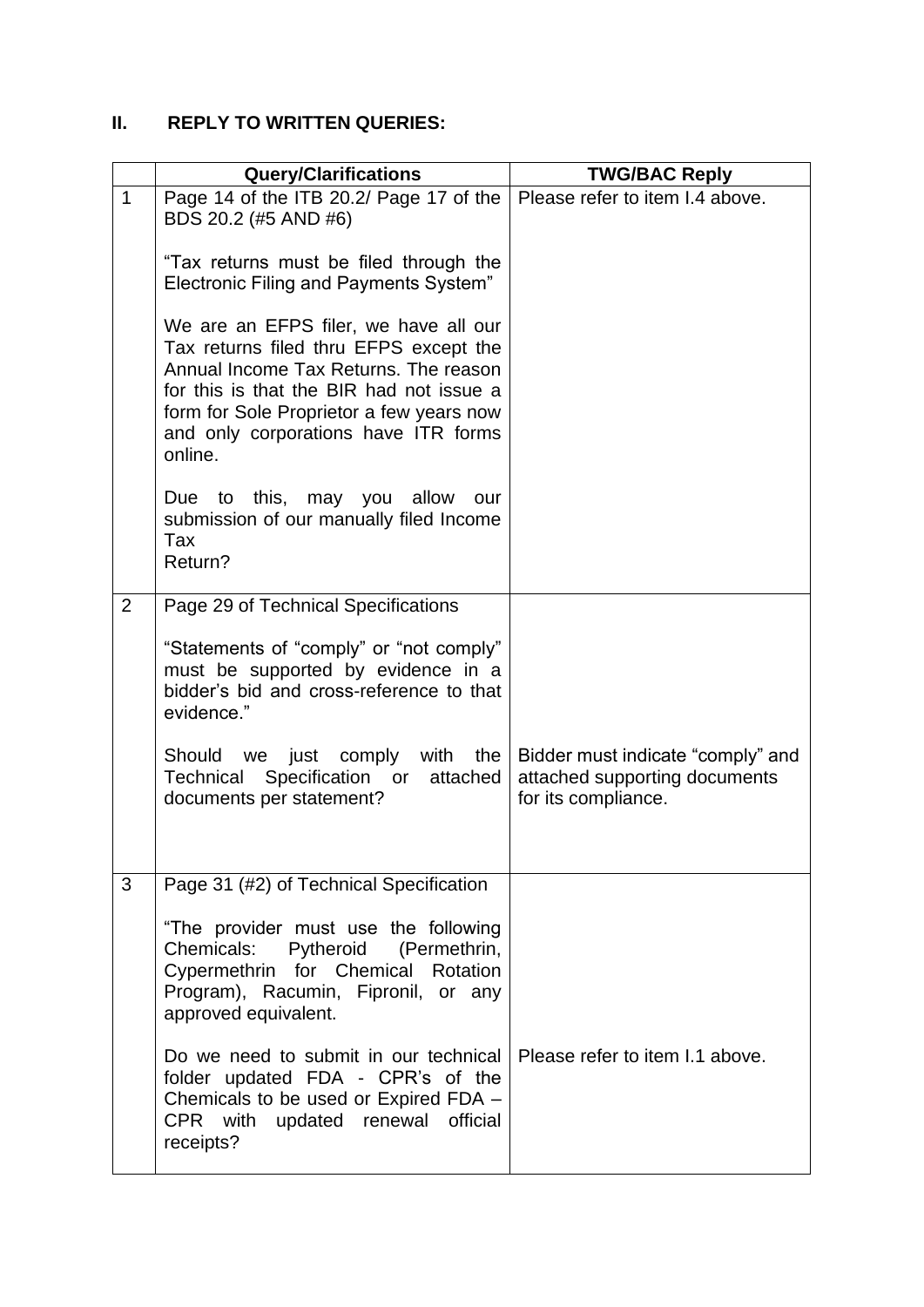|   | <b>Query/Clarifications</b>                                                                                                                                                                               | <b>TWG/BAC Reply</b> |  |  |  |
|---|-----------------------------------------------------------------------------------------------------------------------------------------------------------------------------------------------------------|----------------------|--|--|--|
| 4 | Page 31 (#3) of Technical Specification                                                                                                                                                                   |                      |  |  |  |
|   | "Termite baiting and Monitoring Station<br>(Sentricon, Exterra or<br>approved<br>equivalent)" Not all pest control<br>companies are authorized to do baiting<br>elimination.                              |                      |  |  |  |
|   | Will you require at least certifications   Yes. Please refer to item I.3<br>that the company or any personnel are<br>applicators of any baiting system to be<br>added in the technical folder of our bid? | above.               |  |  |  |